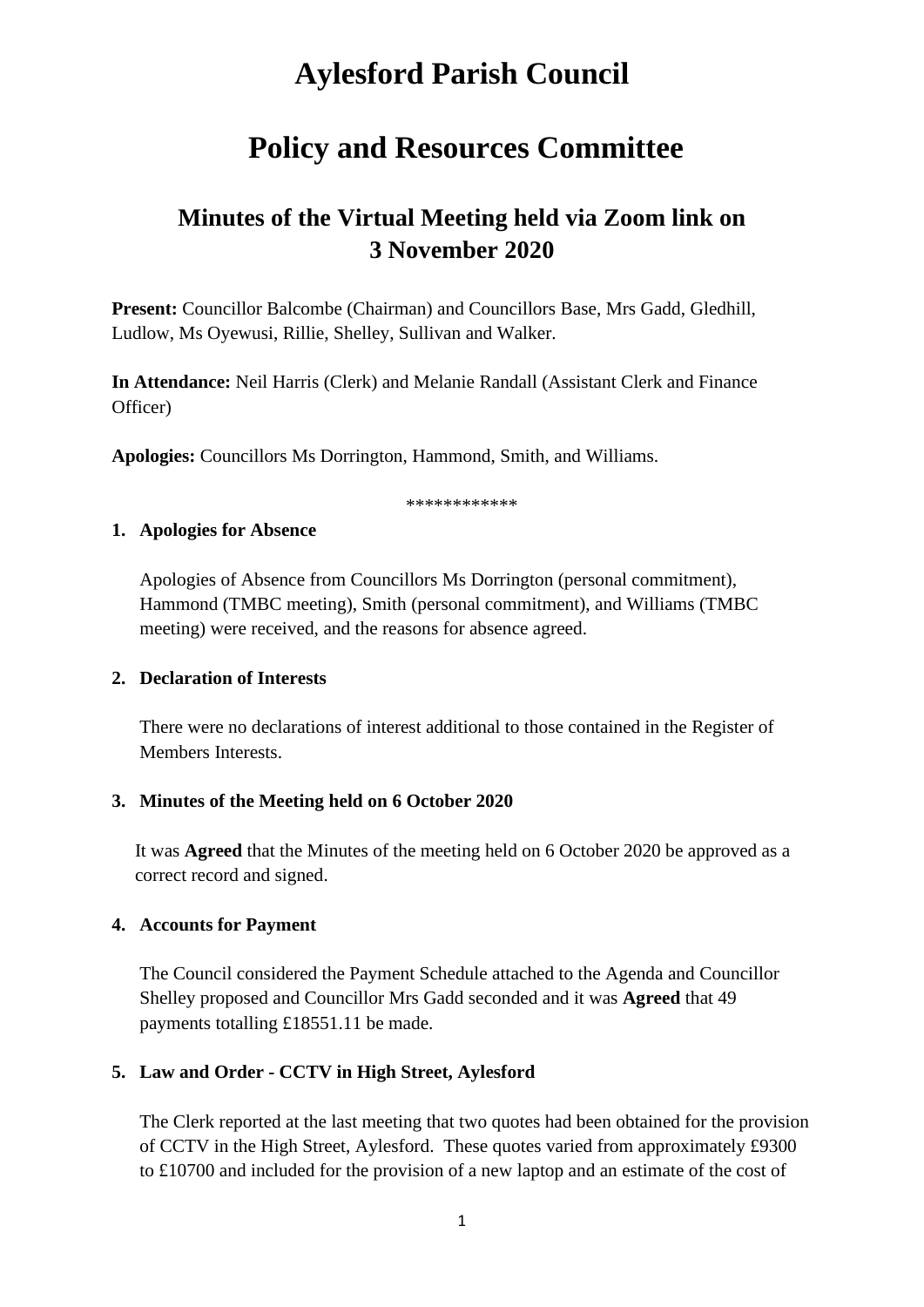installation. At that meeting it was agreed that consideration of the installation of a CCTV camera in the High Street, Aylesford be deferred until all the local members were present at the meeting. The Clerk indicated that he was now looking at other options relating to CCTV which could reduce the cost. The Company offering this new option are in the process of obtaining a demo camera which they would be placing at their office but it would be possible to access it to see the quality of the picture. The camera was not yet in place but once it has been positioned and its quality ascertained the Clerk would report back to the Committee.

## **6. KALC**

.

The Clerk reported that the 2020 KALC AGM would be held on 28 November using Zoom. The Council can send 2 representatives to this meeting. It was **Agreed** that Councillor Shelley would represent the Council.

## **7. TMBC Parish Partnership Panel**

There had been no meeting of the Panel since the last meeting of the Committee.

#### **8. Council Vacancies**

It was **Noted** that the current vacancies on the Council were as follows: -

Aylesford South - 1.

## **9. Public Convenience Review – Aylesford Toilets**

The Committee considered the report of the Clerk attached to the Agenda. Following a detailed discussion, it was **Agreed** that

- (1) That the Clerk seek from TMBC an explanation for their change of mind as detailed in their response following their encouragement earlier in the year to seek additional funding via a community use agreement because of the Councils special circumstances whereby the Council leases the land to TMBC and if necessary that the Council would be happy to hold a virtual meeting with TMBC to discuss this.
- (2) The Councillors Balcombe and Sullivan together with the Clerk represent the Council at the above meeting
- (3) That the Clerk also enquire of TMBC the details of the capital infrastructure works they intend to undertake to bring the toilets up to standard before any handover.
- (4) That the Clerk seek from TMBC the specification relating to the operation of the public conveniences in Aylesford village including the opening and closing arrangements and the cleaning schedule etc.
- (5) That the Clerk identify potential companies who could undertake the cleaning and the opening/closing with a view to seeking quotes if the Council agrees to go ahead and also on receipt of the specification.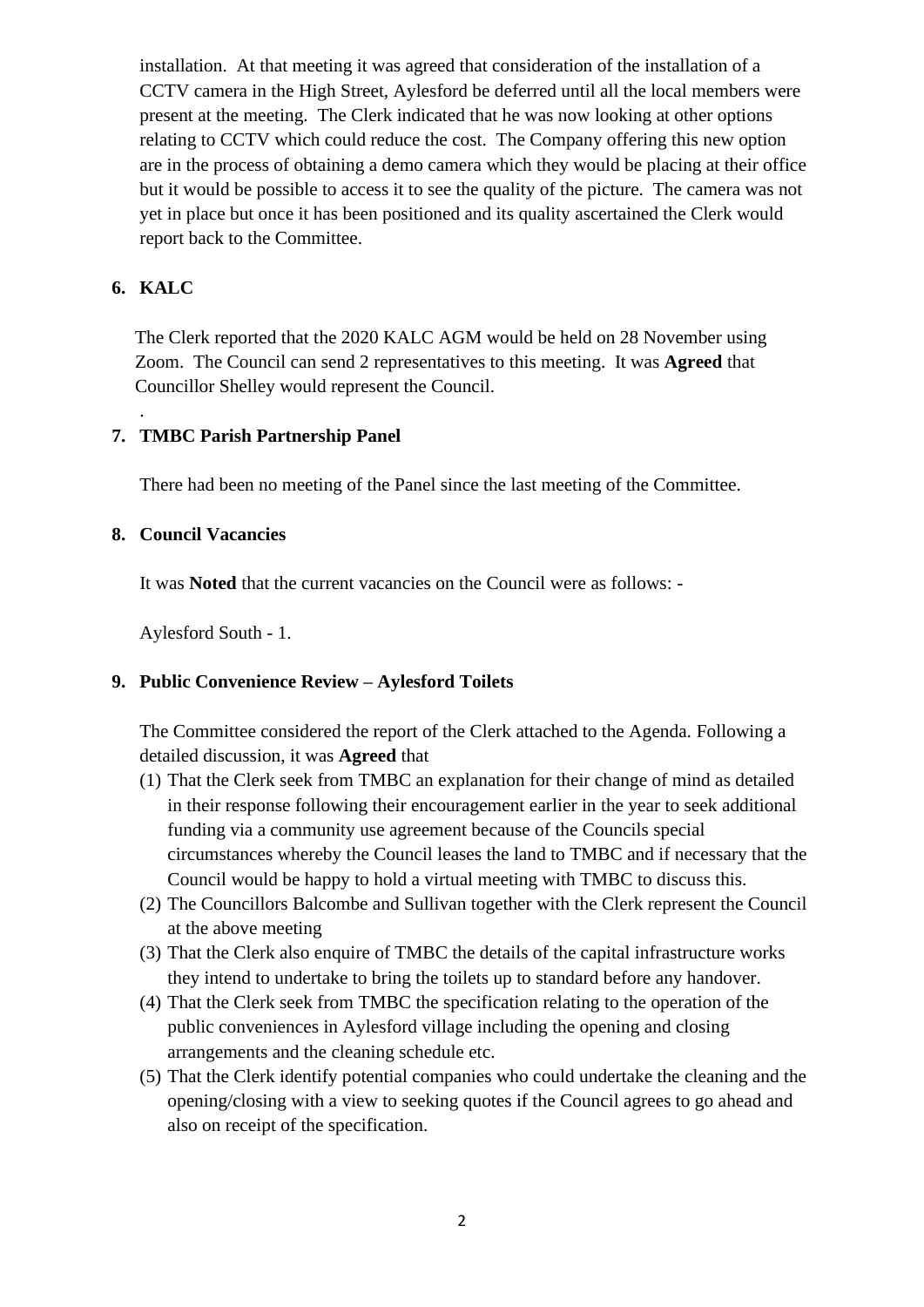#### **10. Review of Council Noticeboards, Map Boards and Seats**

The Clerk reported that following the decision to replace 8 existing Noticeboards with new Aluminium noticeboards similar in size to the current noticeboards, three quotations were sought and the following prices received:-

Fitzpatrick Woolmer - £10428 Greenbarnes – £5513.88 Townscape - £11974.25

Members felt that before making a final decision that they would wish to see a picture of the proposed notice board from each company and also to be informed of what colours were available so that each ward could choose their own colour. It was **Agreed** that the Clerk would bring all this information including the details of size and material to the Council meeting on 17 November for a final decision.

#### **11. Financial Risk Assessment**

The Committee considered the Financial Risk Assessment submitted by the Clerk. The committee considered what would happen to the Bank payments if either of the 2 officers were away on leave. It was **Agreed** that the Vice Chairman of the Council be authorised to approve any payment through the Bank in the absence of any of the Officers. It was **Further Agreed** that the Financial Risk Assessment, amended as appropriate to reflect the above decision be recommended to Council.

#### **12. Cambridge and Counties Bank - Savings Bond**

The Clerk reported that the Council's 2-year bond with the Cambridge and Counties Bank in the sum of £42,500 has just matured and they were offering the Council the option of opening a new bond of either 1 year, 2 years and 5 years with rates of 1.15%, 1.2%, and 1.4%. It was suggested that with the possible need for access to these funds that on this occasion a 1-year bond is agreed. In addition, the Council's 1-year bond for the same sum as above will mature in November and it was suggested that a new 1-year bond was also agreed for this sum. It was **Agreed** that £42500 from both the Savings Bonds highlighted above be transferred to a 1 Year Savings Bond as set out above.

#### **13. Home-Start South West Kent – Request for Financial Support**

The Clerk reported that Home-Start South West Kent were a local charity that supports families with young children who live in Tonbridge and Malling, Tunbridge Wells and Sevenoaks. They have informed the Council that they have supported a family in Aylesford and a family in Eccles over the last few months. They have stated that even before the Covid-19 pandemic they were one of the very few services available to parents who were struggling to cope, and they have stated that they were needed now more than ever as parent and child activities have had to close, and fewer statutory services were available to offer support. They have asked the Council for some financial